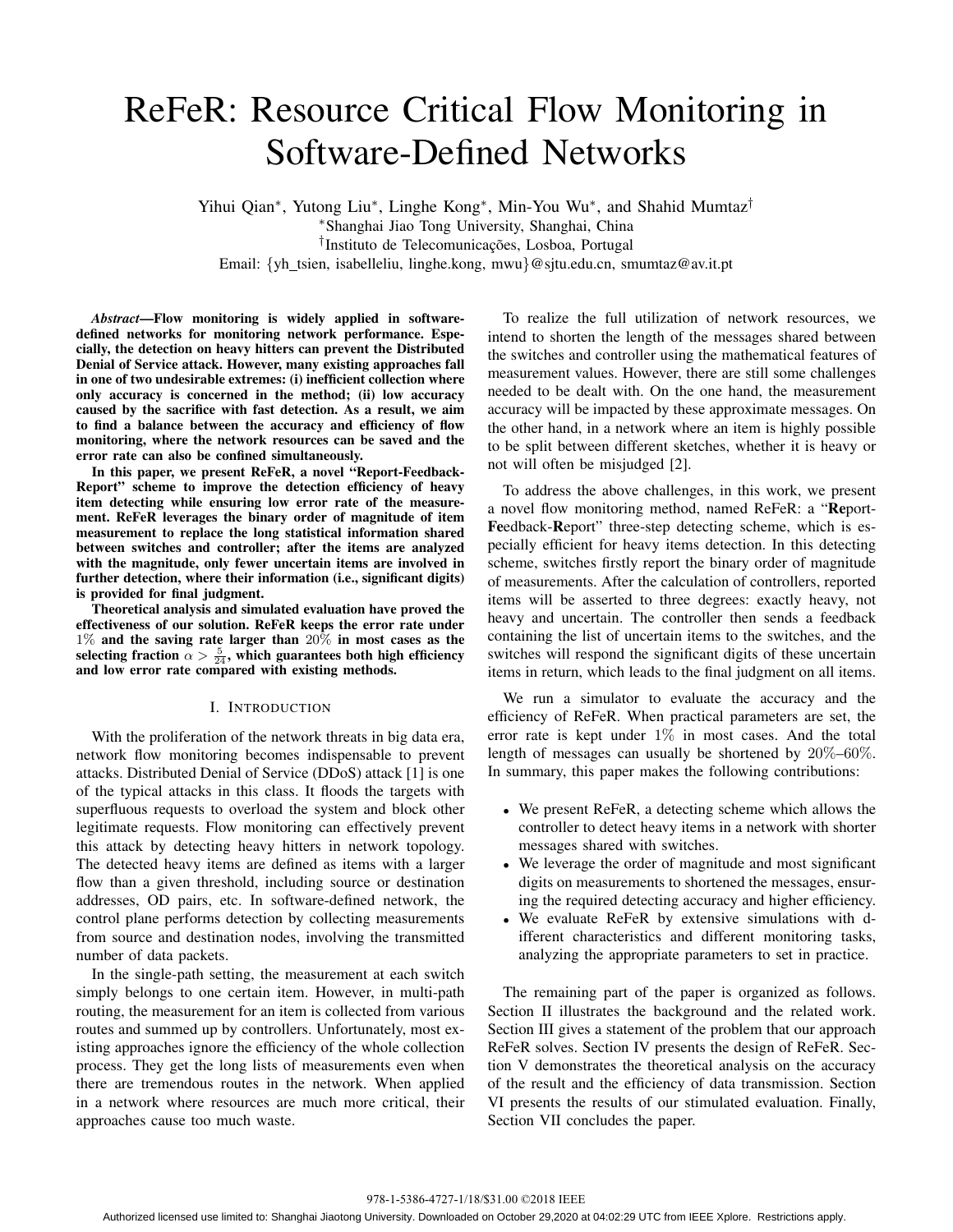## II. RELATED WORK

The methods of flow measurements have been proposed for measuring the traffic in software-defined networks in recent years. As there are three parts in flow monitoring system: monitor, target switches and shared measurement information, previous efforts can be classified into the three categories respectively: monitor optimization, collection cost from switches optimization and sketches leverage.

First of all, some researchers focus on the optimization of monitors, including the monitoring coverage and sampling granularity. Zang et al. [3] apply greedy heuristics for flow monitoring, while optimizing coverage and cost in an IP network. To maximize the coverage of the entire universe of potential communication pairs, there is another way proposed by Jackson et al. [4] that to minimize the number of monitors considering the autonomous systems. For another perspective, Suh et al. [5] optimize the sampling rates of flow monitoring while sampling only a portion of the network. While the network can be always changing, Zhang et al. [6] develop a prediction-based algorithm, dynamically changing the granularity of measurement. And recently, LEISURE [7] achieves a load-balanced performance among monitors dealing with monitoring tasks globally. All of these efforts can reduce the cost of the monitors to some extent, but some of the monitors only have one monitoring function where extra overhead is unavoidable.

The second category tackles with the bandwidth cost caused by collection of statistics from target switches. The most popular approach is OpenFlow [8]. It firstly splits the data and the control planes by standardizing an open interface which can be dictated by the remote software controllers. The push-based mechanism designed for flow statistics collection has some limits in practical applications. The dynamic traffic will frequently trigger switches to send massive number of measurement reports to the controller, causing large cost of control channel bandwidth. To deal with this, Su et al. [9] and Chowdhury et al. [10] reduce the communication cost while making a balance between cost and flexibility. Moreover, Yu et al. [11] propose a memory-efficient solution which balances measurement load. Recently, Xu et al. [12] use wildcardbased requests and also extend the problem to the general case, reducing the amount of floats needed to be collected. And a OverWatch detection algorithm [13] is proposed in the same year. This lightweight flow monitoring algorithm can capture the key features of DDoS attack traffics on the data plane by polling the values of counters in OpenFlow switches, where the method is specifically designed for DDoS attack prevention. Although the collection quantity is reduced by the above methods, the accuracy sacrifice is still noneligible.

The third category is about researches on the measurement messages shared between switches and control plane. Previous work focuses on using and optimizing sketches for messages. OpenSketch [14] separates the measurement data plane from the control plane and stores a library of predefined functions in routers, where controllers can easily reprogram them depending on different task requirements. SCREAM [15] allocates resources in an efficient way on



Fig. 1. Example topology of multi-path routing

hardware switches with constrained resources. Although both of these two methods can offer convenient library or efficient resource allocation, they cannot operate new custom sketches for each task. According to this, UnivMon [2] is designed to achieve both generality and high accuracy, supporting multiple applications with high fidelity. Its data plane nodes play the monitoring role and report sketch summaries to the control plane which calculates application-specific metric estimates. However, as the network resources become more and more critical, this sketches summary information is still as long as an exchanging information.

In this control-switch transmission scheme, what we focus on is to efficiently collect the flow measurement information with low cost and monitor network performance accurately. To realize it, we propose a novel method especially for this type of tasks in multi-path routing, where each switch needs to report less data, combining by the binary order of magnitude and significant digits for further analysis. A correct result can be gotten after the controller's calculation on data collected from all switches.

# III. PROBLEM STATEMENT

In a network containing *m* switches and one controller,  $G(V, E)$  is the topology of flow network, where the set of verticals *V* denotes the set of switches, and the set of edges *E* denotes the set of paths among switches, sources and destinations. The controller receives enquiries of detecting heavy items, whose values are larger than a given threshold *g*, which we define as the *heavy threshold*. Here, the items are the objects in the network, including source or destination addresses, OD pairs, etc. The values include the amount of data, or number of packets sent from or to the address. The value of an item can be split over several switches, as in the multi-path routing, which means a switch itself is only able to measure a part of the value, and the value of an item is known only after the controller sums up from all switches. An example is shown in Figure 1. The packets sent from *O* to *D* split across two paths, and the number of packets sent from *O* or to *D* should be measured as the sum  $4000 + 5000 = 9000$ .

We need to find an approach, allowing the messages between the switches and controller to be much shorter than just sending every exact value, while ensuring a high accuracy on heavy item detection. For convenience of describing the problem, we define the *splitting degree s<sup>P</sup>* of an item, as the number of switches that its paths are split across. Therefore, the value of the item is  $P = \sum_{i=1}^{s} p_i$ , where  $p_i$  is the value of the item at the *i*th passed switch. Again as shown in Figure 1, the split degree of source *O* and destination *D* should be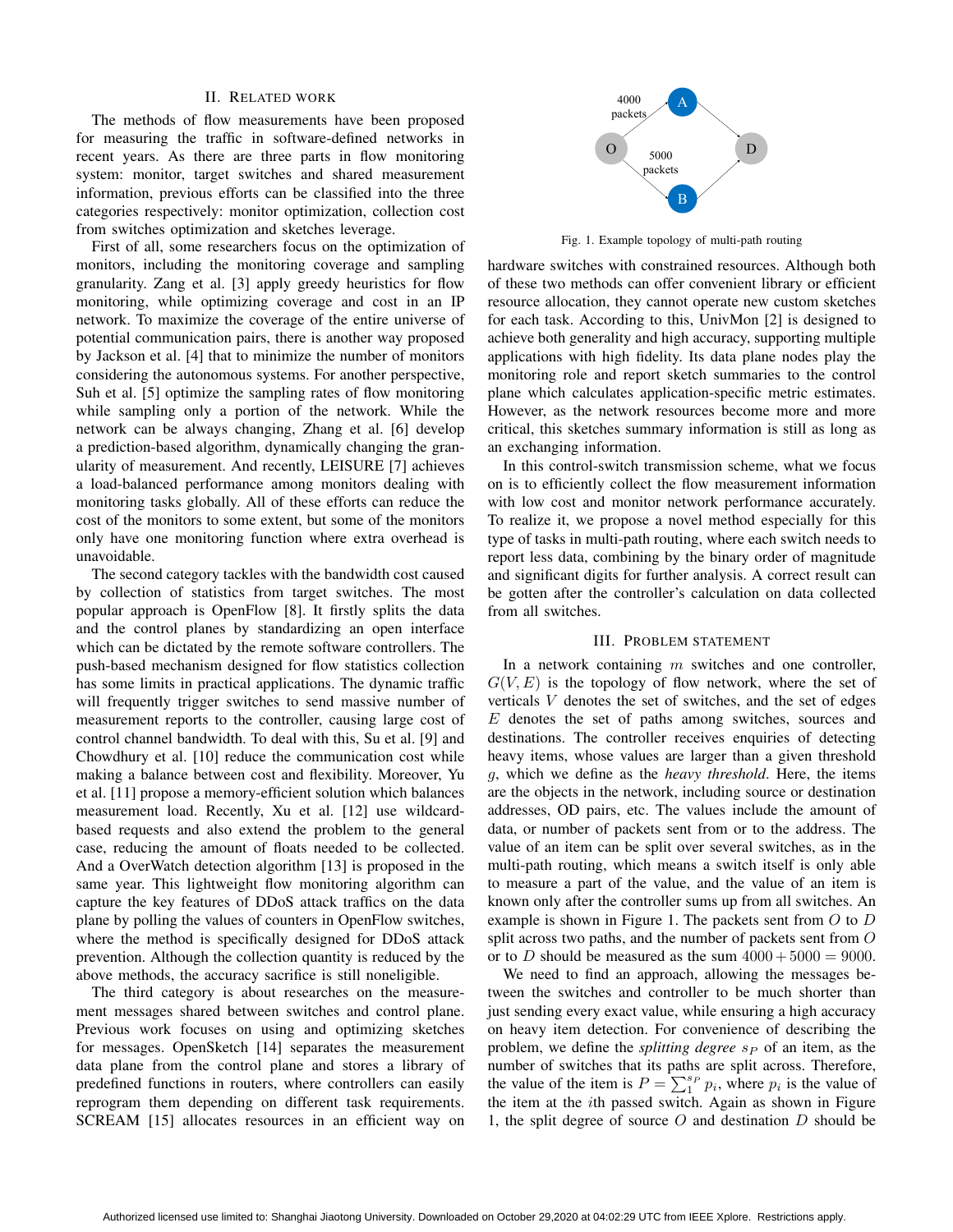

Fig. 2. An example network and our approach

measured as 2. We also define the *average splitting degree sav* as the average value of splitting degrees of all items.

## IV. DESIGN OF REFER

We propose a novel measurement method named ReFeR, standing for "Report-Feedback-Report". A measurement report in ReFeR is created by three steps: *first report*, *feedback*, and *second report*.

The upper right part of Figure 2 shows an example of a network. We suppose that the task is to detect heavy sources, so the target items are source addresses. The heavy threshold is set as  $q = 400$ . We explain the three steps of ReFeR in the example network as following.

# *A. First report*

We define the *binary order of magnitude* of *P* as the integer *k* which satisfies  $2^k \le P < 2^{k+1}$ . To make a first report, each switch categorizes the items linked to it into different sets, according to the binary order of magnitude of their values. The message sent from that switch to the controller is created by grouping up the IPs of items within the same set, and putting a pre-defined separator (hereinafter referred to as  $\Box$ ) between two groups where the difference of their binary order of magnitude is 1.

For switch A in the example network, 5 items send packets with a path passing the switch. As shown in the upper left part of Figure 2, the switch first calculates their binary order of magnitude, such as 7 for *O*2, because its value 230 satisfies  $2^7 \leq 230 < 2^{7+1}$ . Then the switch categorizes them into 4 sets and sends  $IP_{O1} \square \square IP_{O6} \square \square \square IP_{O5} IP_{O7} \square \square IP_{O2}$  to the controller. Note that no item at this switch has a value whose binary order of magnitude is 1, so 2 separators are between the IP of *O*1 (binary order of magnitude 0) and IP of *O*6 (binary order of magnitude 2). Similarly, 3 separators are between IP*O*<sup>6</sup> and IP*O*<sup>5</sup> and 2 are between IP*O*<sup>7</sup> and IP*O*2. In other words, the binary order of magnitude for an item value at a switch is equal to the number of separators before its IP in the message sent by that switch, as shown in Figure 3. In the same



□ Separator

Total number of separators from the beginning

$$
\underbrace{1\bullet 2\bullet 3\bullet 45}_{0\qquad \qquad 1\qquad \qquad 2\bullet 3\bullet 45}_{1\qquad \qquad 2\qquad \qquad 3\qquad \qquad 5}
$$

Binary order of magnitude

Fig. 3. Number of separators and binary order of magnitude

way, switch B sends IP*O*6IP*O*2IP*O*3IP*O*<sup>4</sup> to the controller.

#### *B. Feedback*

In this step, the controller sums up the reported values and calculates the approximate value of each item. It picks out the items whose values are close enough to *g*, which need further verification before making an assertion of being heavy or not. Then it sends the list of selected items to all switches.

From the first report, the controller sums up the approximate value of each item. For an item whose value is *P* and split degree is  $s_P$ , if each of the  $s_P$  switches reports the binary order of magnitude  $k_1, k_2, ..., k_{s_P}$ , we have  $\sum_{1}^{s_P} 2^{k_i} \le P$  $2\sum_{1}^{s_{P}} 2^{k_{i}}$ . Let  $L_{P} = \sum_{1}^{s_{P}} 2^{k_{i}}$ , and then  $L_{P} \le P < 2L_{P}$ . Since the controller has not yet got any extra information, we consider *P* at complete random and estimate it as its expectation  $E_P = \frac{3}{2} L_P$ . The controller processes these steps for each distinguished item, and estimates the corresponding value.

Next, the controller compares *E<sup>P</sup>* of each item with *g*, to determine whether *IP<sup>P</sup>* is a heavy item or not. According to the inequality above, we know that *IP<sup>P</sup>* cannot be heavy if *g* is larger than  $2L_P = \frac{4}{3}E_P$ , and similarly  $IP_P$  must be heavy if *g* is smaller than  $\tilde{L}_P = \frac{2}{3} E_P$ . But we are uncertain with the remaining items. The list of items that the controller makes a feedback is selected from them, about which the switches need to make one more report for verification. For the efficiency of data transmission, we set a *selecting fraction α*. If  $(1 − α)E_P < g < (1 + α)E_P$ , then the item is put into the list. Otherwise the controller simply determines whether it is heavy or not by whether *E<sup>P</sup>* is larger than *g*. As shown in Figure 4,  $\alpha$  is selected between 0 and  $\frac{1}{3}$ .  $\alpha = 0$  means the list of feedback is empty, and  $\alpha = \frac{1}{3}$  means all uncertain items are put into the list. The value of  $\alpha$  will have an effect on the accuracy of the result and efficiency of data transmission. We determine its adequate value in Section VI. In the example network, the controller calculates *E<sup>P</sup>* of each item as shown in the bottom left part of Figure 2. Supposing that we set  $\alpha = \frac{1}{3}$ , then an item is uncertain when  $300 < E_P < 600$ . The controller detects *IPO*<sup>4</sup> as heavy, *IPO*1, *IPO*5, *IPO*<sup>6</sup> and *IPO*<sup>7</sup> as not heavy, and the rest 2 items as uncertain.

For the items put into the list, we do not expect the switches to report every digit of their values. We define the *n* most significant digits of a number as the *n* digits who have the greatest values, such as the digits  $110<sub>2</sub>$  are the 3 most significant digits of the integer  $1100<sub>2</sub>$ , and similarly for the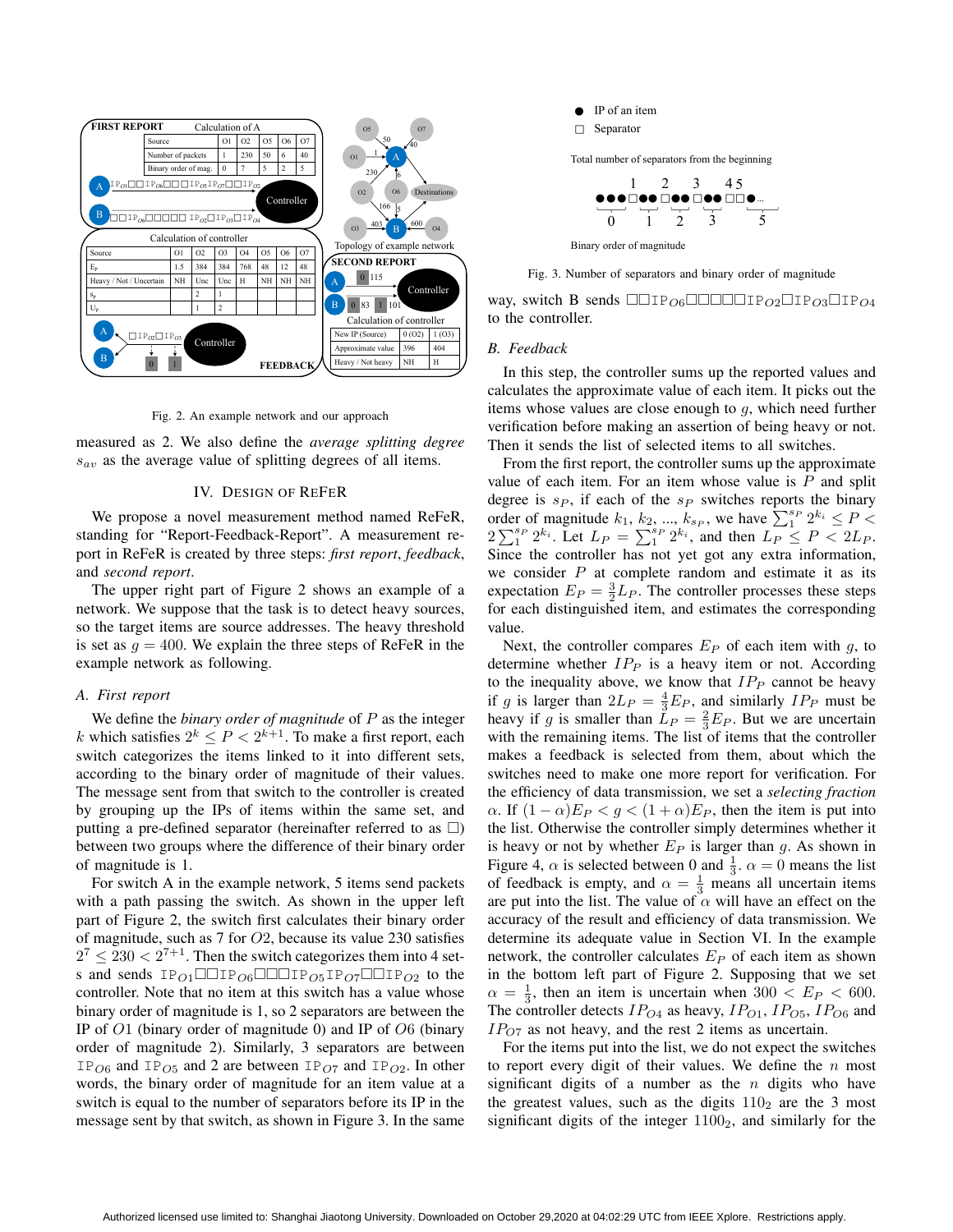

Fig. 4. Selecting fraction and feedback

least significant digits. We can discard several least significant digits to shorten the messages. Suppose that we are estimating the value  $P = \sum_{i=1}^{s_P} p_i$ , each value of  $p_i$  is in binary. We already know that its splitting order is *s<sup>P</sup>* , and the required absolute error is at most  $\epsilon$ . The number of digits that can be discarded depends on  $s_P$ . Fewer digits can be discarded when  $s_p$  is larger, since P is calculated as the sum of  $s_p$ addends. In the example network, the splitting degree of *O*2 is 2, while that of *O*3 is 1. If we discard *U* least significant digits of the value of  $O3$ , the absolute error is at most  $2^U$ . While for *O*2, discarding *U* digits makes the absolute error at most  $2 \cdot 2^U$  because its value at switch A and B are summed up. We define the number of *unnecessary digits* of *P* as *U<sup>P</sup>* , where  $U_P$  is the integer satisfying  $2^{U_P} \leq \frac{\epsilon}{s_P} < 2^{U_P+1}$ . Then *U<sup>P</sup>* least significant digits can be discarded for *P*.

The controller gets *s<sup>P</sup>* by counting the number of switches from which this item has appeared in the message. Aiming at keeping the error rate in the best cases under 1\%, we set  $\epsilon$  = 0*.*01*g*. If the values are integers, like the number of packets, there are no negative unnecessary digits. It means that if the integer  $U_P$  satisfying  $2^{U_P} \leq \frac{\epsilon}{s_P} < 2^{U_P+1}$  is negative, we set  $U_P = 0$ . In the example network, the controller calculates that *O*2 has 1 unnecessary digit, while *O*3 has 2.

What the controller sends to all switches is similar to the first report, but the binary order of magnitude is replaced by  $U_P$ . In the example network, it sends  $\square$ IP<sub>*O*2</sub> $\square$ IP<sub>*O*3</sub>. Also,  $U_P$  is equal to the number of separators before the IP of the item in the message sent by the controller.

## *C. Second report*

After receiving the feedback from the controller, each switch makes a second report to allow the controller to verify the values of the items within the list of feedback. The message sent from each switch involves only the items in the list that has a path at it. To shorten the message, we do not need to send the original IP of an item, but instead its sequence number within the list. Therefore, we only need  $\lceil \log_2 F \rceil$  bits to identify an item when there are *F* items in the list. We define the sequence number of an item as its *new IP*. In the example network, the new IP of *O*2 and *O*3 are 0 and 1 respectively.

The unnecessary digits of the values are discarded, but since the values will be summed up by the controller, we use the rounded value when discarding them. In the example network, switch B needs to send the value of  $O2$ ,  $166_{10} = 10100110_2$ with 1 digit discarded, so  $1010011_2 = 83_{10}$  is sent. It also



Fig. 5. Some items do not need to be sent at all, including its new IP

needs to send the value of  $O3$ ,  $403_{10} = 110010011_2$ , and 2 digits are unnecessary, so  $1100101<sub>2</sub> = 101<sub>10</sub>$  is sent instead of  $1100100<sub>2</sub> = 100<sub>10</sub>$ , since  $110010100<sub>2</sub>$  is closer to  $110010011<sub>2</sub>$ than  $110010000<sub>2</sub>$  is to  $110010011<sub>2</sub>$ . This can be seen as the integer closest to  $\frac{p}{2^{\nu_P}}$  is sent, where *p* is the value of the item at that switch. If  $\frac{p}{2^{U_P}} < 0.5$ , the item does not need to be sent, since the integer supposed to be sent is 0. Therefore, it is possible that a switch does not have to send the value of an item even when there is a path at it, and thus the switch does not have to send its new IP either, contributing to improve the efficiency, as shown in Figure 5.

When the controller receives the messages of the second report, it sums up the values of every distinguished item. If an item has  $U_P$  unnecessary digits, and  $v_1$ ,  $v_2$ , ...,  $v_{s_P}$  are the integers sent from  $s_P$  switches ( $v_i = 0$  if the item does not appear in the message from the *i*th switch), then the controller estimates the value of the item as  $2^{U_P} \sum_i v_i$ , and determines whether it is heavy or not according to it. As shown in the bottom right part of Figure 2, the controller in the example network estimates the value of *O*2 and *O*3 as 396 and 404 respectively, so it detects *IPO*<sup>3</sup> as heavy.

# V. THEORETICAL ANALYSIS

In this section, we analyze the accuracy of the result and efficiency of data transmission of our approach theoretically, in order to find out which parameters have an effect on the final result.

#### *A. Accuracy analysis*

The accuracy of the result is affected by the selecting fraction  $\alpha$ , as mentioned in Section IV-B. We consider an item uncertain when  $(1 - \alpha)E_P < g < (1 + \alpha)E_P$ , where  $\alpha$ is between 0 and  $\frac{1}{3}$ . We then define a false positive as an item detected as heavy while actually not heavy, and similarly, a false negative as an item detected not heavy while actually heavy. Thus we define the error rate as  $\frac{n_{FP} + n_{FN}}{n_H}$ , where  $n_H$ ,  $n_{FP}$  and  $n_{FN}$  are the number of heavy items, false positives and false negatives respectively. If we define  $N(x, y)$ as the number of items whose values are between *x* and *y*, then  $n_H = N(g, +\infty)$ ,  $n_{FP} \leq N(\frac{2}{3}g, (1-\alpha)g)$ , and  $n_{FN} \leq N((1+\alpha)g, \frac{4}{3}g).$ 

# *B. Efficiency analysis*

To evaluate the efficiency of data transmission, we define the saving rate as  $\frac{L_0 - L}{L_0}$ , where  $L_0$  and  $L$  are the minimum length of messages between the switches and controller to detect all heavy items, without and with ReFeR respectively.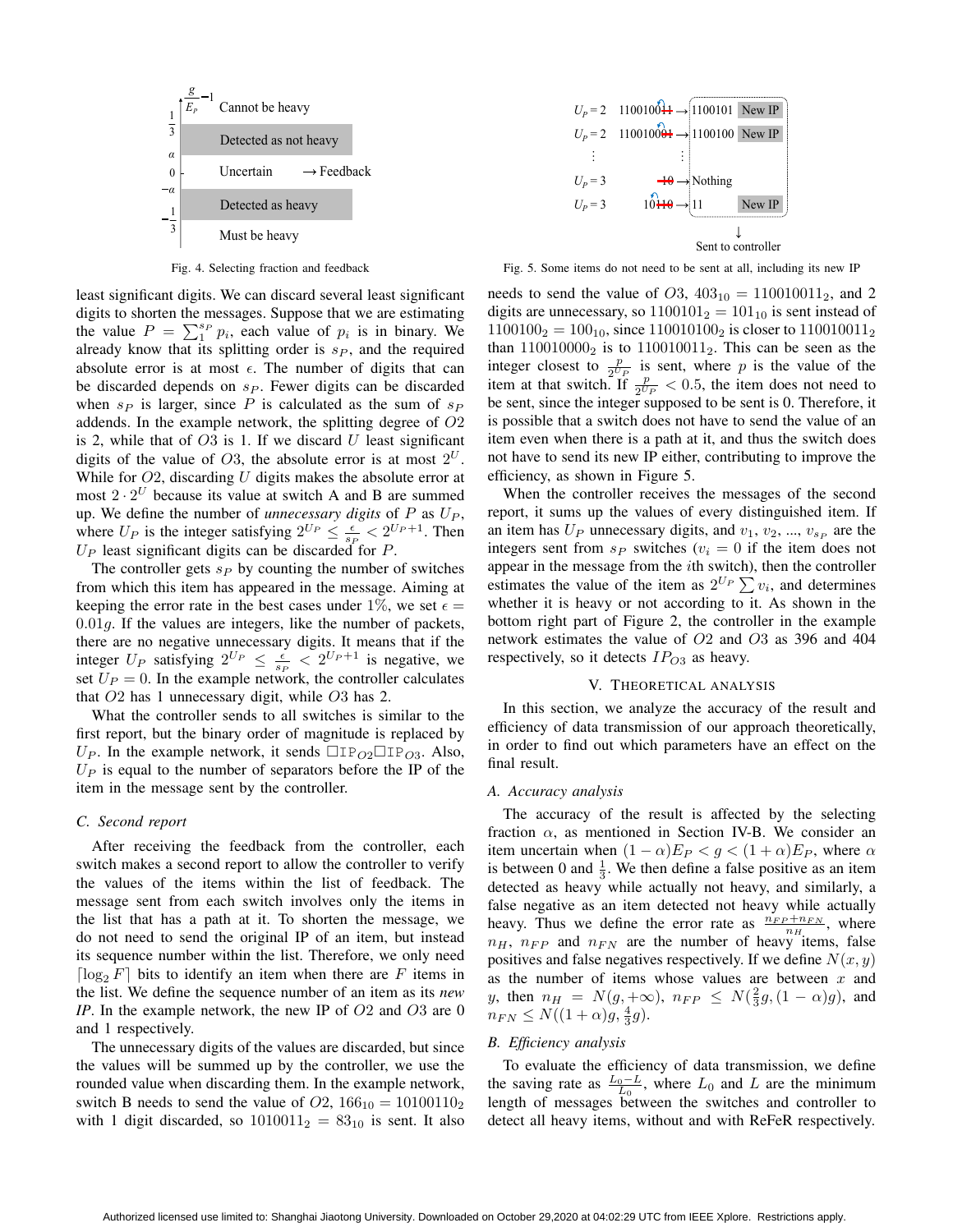

Fig. 6. (a)–(g) are error rates for 7 different values of  $\alpha$ ; (h)–(o) are saving rates for 4 different values of  $\alpha$ 

Without ReFeR, each switch will send the IP and the value of all items with a path through it. We consider the length of each IP as 16 bits, and the length of each value is at least the number of its binary digits, while assuming they are all integers. It needs at least  $\text{int}(\log_2 t) + 1$  bits to send the exact value of an integer *t*. If there are *n* items within the whole network, the splitting degree of the *i*th item is  $s_i$ , and the value of each one of the  $s_i$  paths is  $p_j$ , then  $L_0 = \sum_{i=1}^n \sum_{j=1}^{s_i} (16 +$  $int(log_2 p_j) + 1$ .

# In ReFeR, the length here is made up of three parts:

First report. The message that each switch sends is com-

bined by the IPs of items at it, and separators  $\Box$ . Suppose that there are *m* switches, the number of items with a path at the *i*th switch is  $a_i$ , and the value of the *j*th item at that switch is  $p_j$ . Since the binary order of magnitude of the value of an item at a switch is equal to the number of separators before its IP in the message sent by that switch, as mentioned in Section IV-A, the number of separators sent by a switch is equal to the maximum binary order of magnitude of the items at it. Thus  $\max(\text{int}(\log_2 p_j))(1 \leq j < a_i)$  separators are needed at the *i*th switch. Again considering the length of IP as 16 bits, and a separator costs at least 1 bit, then the minimum length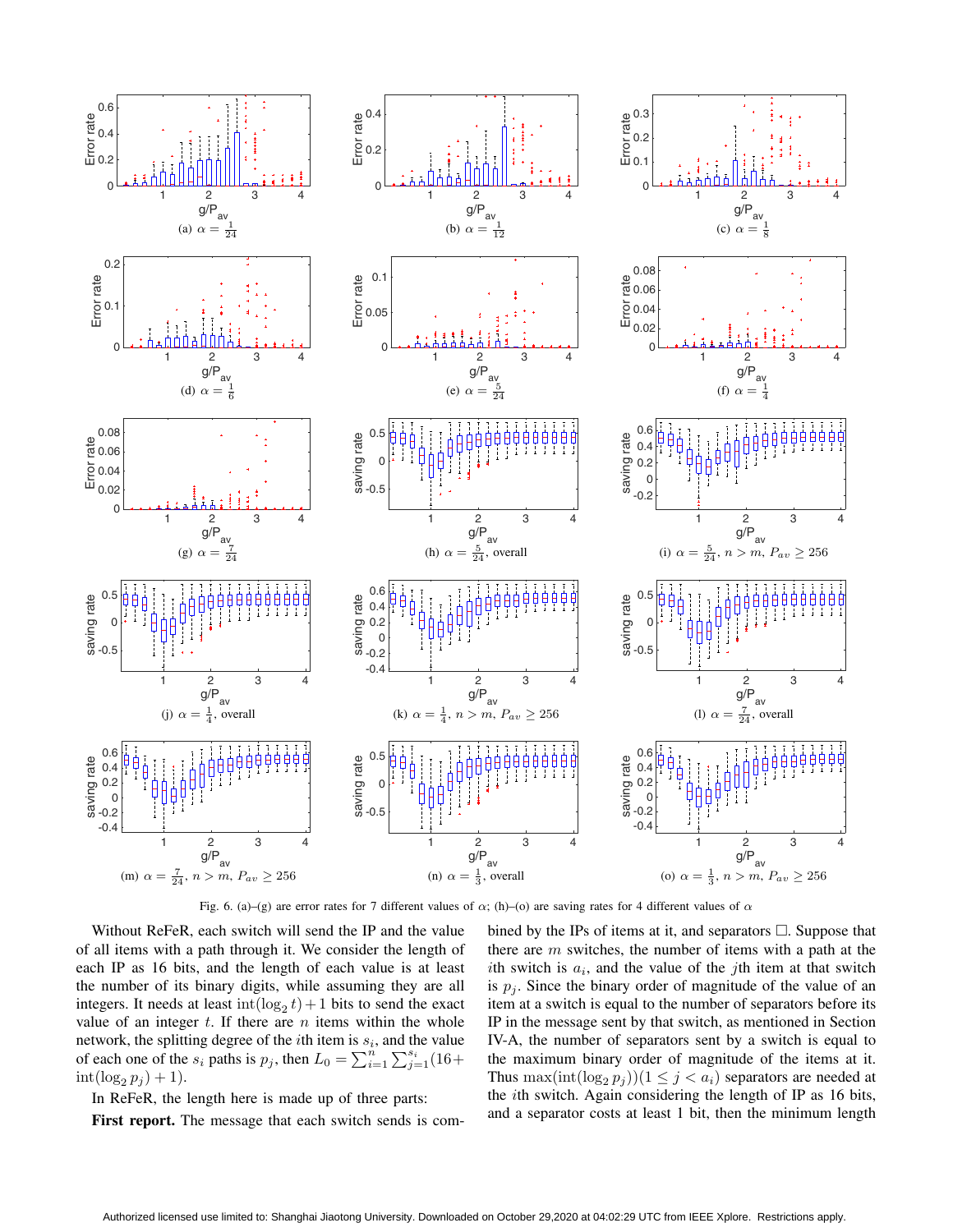for the first report is:

$$
L_{first} = \sum_{i=1}^{m} (16a_i + \max(\text{int}(\log_2 p_j)))(1 \le j < a_i).
$$

Feedback. The length of the feedback message from the controller depends on the number of items in the feedback list and separators. Suppose that there are *F* items, the *i*th item has *U<sup>i</sup>* unnecessary digits. Similar to how many separators are needed at each switch, we can conclude that  $\max(U_i)$ separators *S* are needed by the controller. The controller puts the IPs of these items and the separators in the message. Still considering the length of IP as 16 bits, and a separator costs at least 1 bit, then the minimum length for the feedback is:

$$
L_{feedback} = 16F + \max(U_i).
$$

Second report. The length of the message that each switch sends depends on the total length of the new IPs of items at it, and their values without the unnecessary digits. As mentioned in Section IV-C, the length of the new IP of an item is  $\lceil \log_2 F \rceil$  when there are *F* items in the list of feedback. If the number of items in the list of feedback with a path at the *i*th switch is  $b_i$ , and the value of the *j*th item at that switch is  $p_j$ , with  $U_j$  unnecessary digits, then the minimum length for the second report is:

$$
L_{second} = \sum_{i=1}^{n} \sum_{j=1}^{b_i} f(j),
$$

where

$$
f(j) = \begin{cases} \lceil \log_2 F \rceil + \text{int}(\log_2 \left\lfloor \frac{p_j}{2^{U_j}} + \frac{1}{2} \right\rfloor) + 1 & , \frac{p_j}{2^{U_j}} \geq \frac{1}{2} \\ 0 & , \frac{p_j}{2^{U_j}} < \frac{1}{2} \end{cases}.
$$

Note that  $\left| \frac{p_j}{2^U} \right|$  $\frac{p_j}{2^{U_j}} + \frac{1}{2}$  $\left| \right|$  is the rounded value of  $p_j$  discarding  $U_j$ unnecessary digits. When it is 0, which means all the digits of the item are unnecessary, both the value and the new IP of the item do not need to be sent, as mentioned in Section IV-C.

Finally, the whole length is the summary of these three parts:  $L = L_{first} + L_{feedback} + L_{second}$ .

Whether  $L$  is smaller than  $L_0$  determines whether the saving rate is positive. Various parameters of network topology have an effect on the saving rate, including *n*, *m*, the splitting degree of each item, the value of each item (which determines the binary order of magnitude), and the heavy threshold *g* (which determines *F*). In the next section, we show how the results change when these parameters change, and analyze in which type of networks is better to apply ReFeR.

# VI. PERFORMANCE EVALUATION

Evaluations are divided into two parts, dealing with the accuracy of the result and the efficiency of our approach respectively. We run simulators with different parameters of network topology. Packet flows are generated at random. A Python program is used for calculating the error rate and saving rate for each case.



Fig. 7. Average total length of messages to detect all heavy items



Fig. 8. Comparison of average total length of messages

## *A. Accuracy evaluation*

We run a simulator to show how the error rate changes when the number of items *n*, average splitting degree *sav*, and average value of all items  $P_{av}$  change. We set  $\alpha$  at 7 different values where  $0 < \alpha < \frac{1}{3}$ , like  $\frac{1}{24}$ ,  $\frac{1}{12}$ ,  $\frac{1}{8}$ , ...,  $\frac{7}{24}$ , and repeat the simulation. We run it in 96 different cases for each *α*, with *n* from 2 to 65536, *sav* from 4 to 256, and *Pav* from 256 to 65536. The heavy threshold *g* is another parameter that has an effect on the error rate. For each case, we set *g* at 20 different values, from  $0.2P_{av}$  to  $4P_{av}$ .

As shown in Figure 6 (a)–(g), when  $\alpha$  is set as the smallest of the 7 values,  $\frac{1}{24}$ , the error rate grows up to over 20% in some cases, and sometimes even larger than 50%, because most items which should be in the list of feedback are not put into the list. Smaller error rates appear more often when *α* gets larger. And when  $\alpha > \frac{5}{24}$ , the error rate is mostly kept under 1%, and rarely over 5%.

Therefore, we recommend that  $\alpha$  be set between  $\frac{5}{24}$  and  $\frac{1}{3}$  in practical use considering the accuracy. While a larger  $\alpha$ allows the result to be more accurate, the efficiency of data transmission drops down when *α* grows, which is mentioned in the next subsection. The selection of  $\alpha$  should depend on the tasks to accomplish. A larger  $\alpha$  is appropriate for tasks requiring higher accuracy, while a smaller  $\alpha$  for those requiring better efficiency.